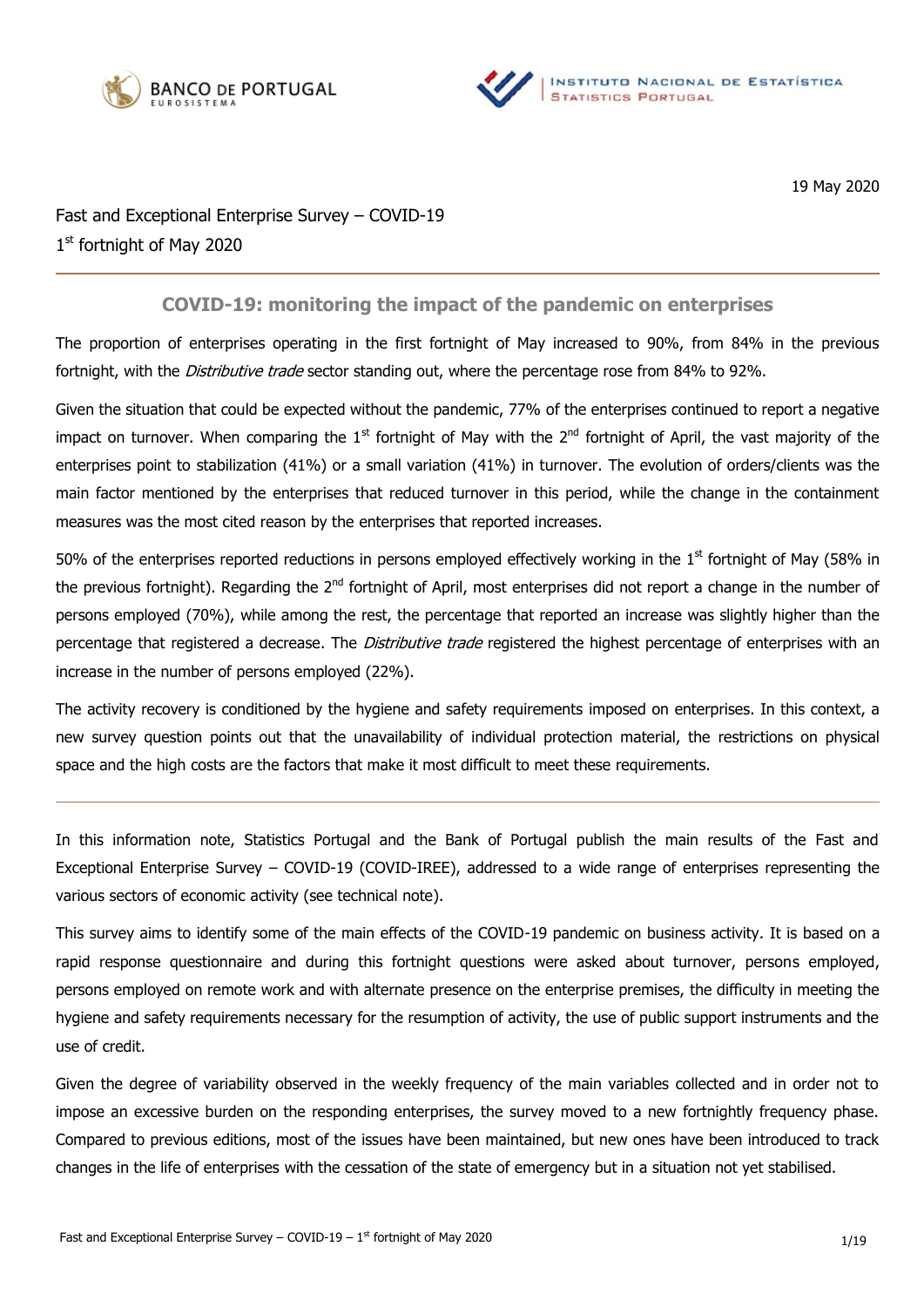



It is important to note that the results of this survey refer **exclusively** to the responding enterprises in each edition of the survey (about 5.5 thousand in this week)<sup>1</sup>. These enterprises basically correspond to a representative sample underlying the calculation and compilation of the monthly sectoral turnover indices published by Statistics Portugal. For further information, it is recommended to read the technical note.

Statistics Portugal and the Bank of Portugal are grateful for the co-operation of enterprises in this difficult situation that Portugal is now going through.

### **SUMMARY OF RESULTS**

The results of the first fortnight of May 2020 indicate that:

- 90% of the responding enterprises were still in production or operation, even partially, and 11% of the enterprises closed temporarily or definitely. By economic activity, the *Distributive trade* stood out, where the percentage increased from 84% in the previous fortnight<sup>2</sup> to 92%. The percentage of closed enterprises (temporarily or definitely) in the Accommodation and food services sector continued to be significantly higher (56%).
- Compared to the expected situation without pandemic, 77% of the responding enterprises decreased their turnover, in a large part (35%) the reduction was more than 50% of turnover. When comparing the  $1<sup>st</sup>$ fortnight of May with the 2<sup>nd</sup> fortnight of April, the enterprises mostly point to stabilization (41%) or a slight variation (41%) of turnover.
- Given the expected situation without the pandemic, 50% of the enterprises continued to report reductions in persons employed effectively working, representing 71% of persons employed by responding enterprises. A significant percentage (47%) also reported no impact of the pandemic on persons employed (25% of the total persons employed by the responding enterprises). Comparing the situation in the 1<sup>st</sup> fortnight of May with the 2<sup>nd</sup> fortnight of April, most enterprises reported no change in the number of persons employed (70%). Among the remaining enterprises, the percentage that reported an increase was slightly higher than the one that registered a decrease (18% and 12% of the enterprises, respectively). The reduction in the number of persons in layoff was the reason with positive impact most mentioned by the enterprises that reported an increase in persons employed effectively working (mentioned by 70% of the enterprises).
- 54% of the responding enterprises had persons in remote working in the first fortnight of May (58% in the week from April 27 to May 1) and 46% of the enterprises reported the existence of persons working in alternate presence on the enterprise premises due to the pandemic.

<sup>1</sup>Number of valid responses until the end of May 15, corresponding to a response rate of 61.8%. The results for the week from 27 April to 1 May 2020 were slightly revised by the inclusion of about 70 responses, submitted during the subsequent Saturday and Sunday.

 $^2$ Simple arithmetic average of the previous two weeks (periods from 20 to 24 April 2020 and 27 April to 1 May 2020), which already integrate the revised data.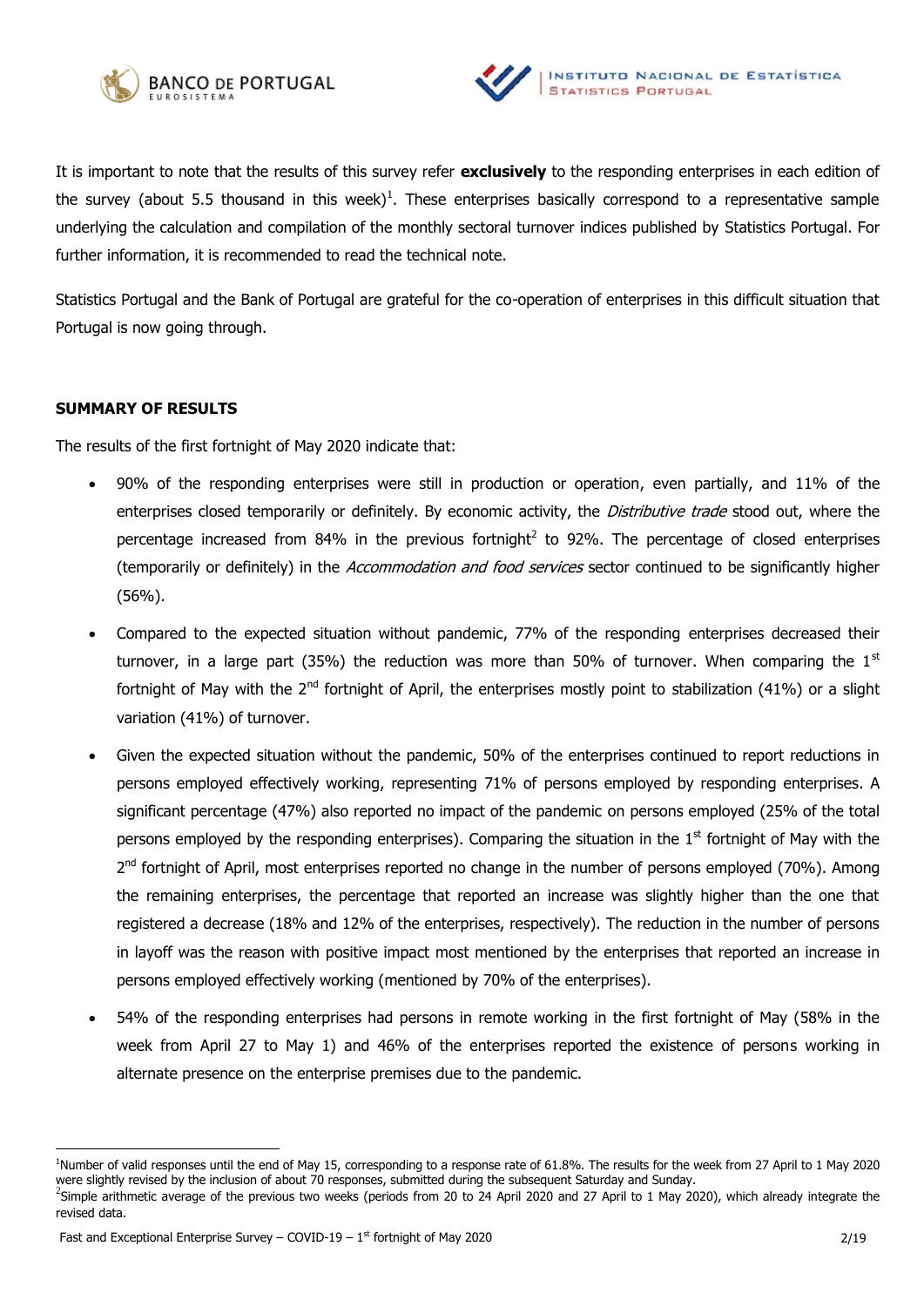



- More than 75% of the responding enterprises stated that the unavailability of individual protection material (masks, visors, disinfectant, etc.), restrictions on physical space and high costs were very relevant or relevant to the difficulty of meeting the requirements for the resumption of activity.
- Excluding the simplified layoff, the proportion of enterprises that continued to make no provision for the use of support measures announced by the Government increased again, reaching proportions between 52% and 61% depending on the measures.

### **Situation of the enterprises in the first fortnight of May 2020**

### **90% of the responding enterprises remained in operation, even partially**

- 90% of the enterprises remained in production or operation, even partially, at the time of response to the survey (+6 p.p. than in the previous fortnight). The proportion of enterprises temporarily closed decreased to 10% (-5 p.p. from the previous fortnight), while 1% remained closed definitely.
- The increase in the number of enterprises in operation was transversal to the various economic activities, with Distributive trade standing out (where the percentage increased from 84% to 92%). The percentage of closed enterprises (temporarily and definitely) remained very high in the Accommodation and food services sector (56%).





Note: the values for the 2nd fortnight of April 2020 correspond to the simple arithmetic average of the periods from 20 to 24 April 2020 and 27 April to 1 May 2020, which already integrate the revised data.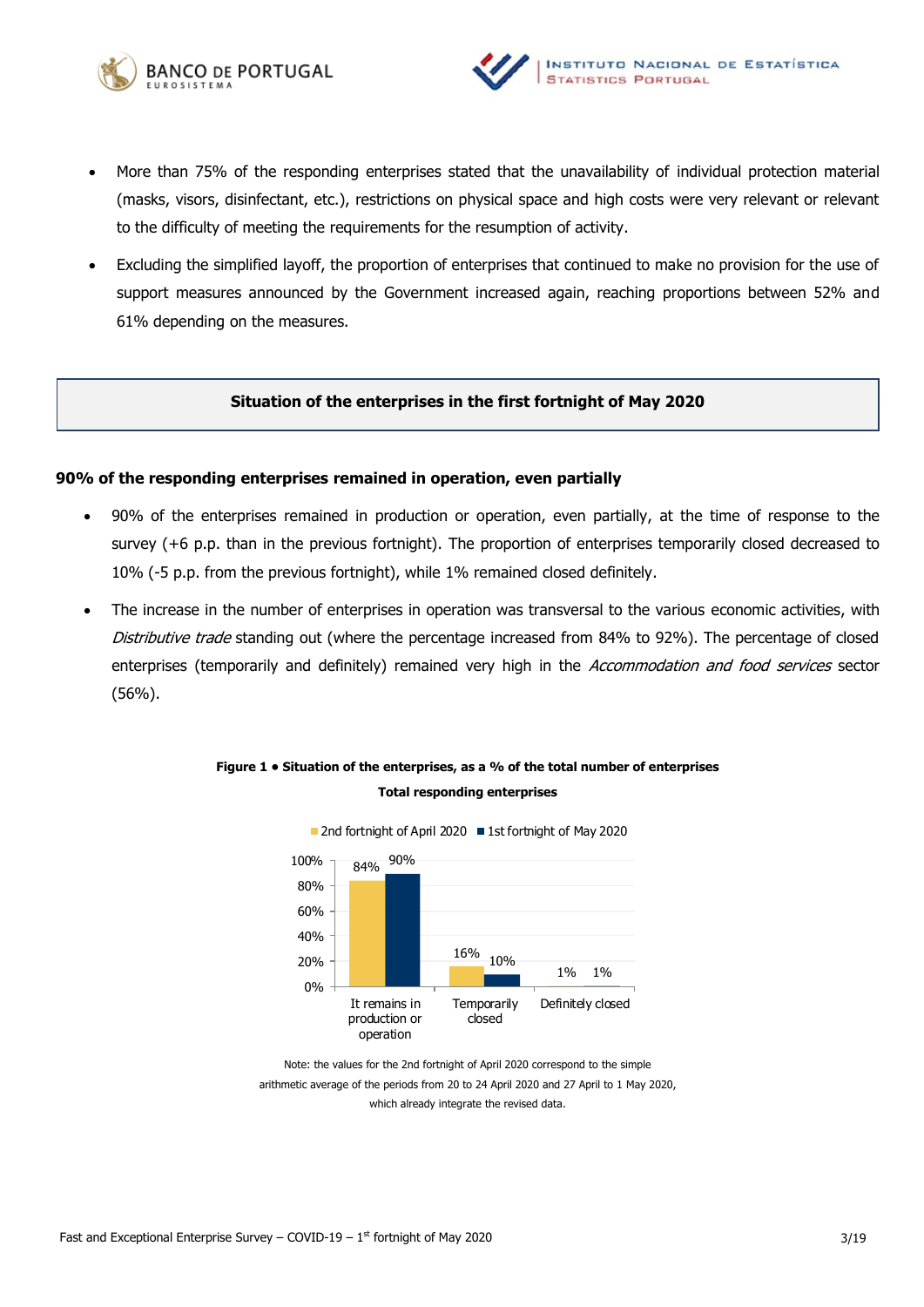



#### **Economic activity**



**Source:** Statistics Portugal and Bank of Portugal, COVID-IREE

# **Impact of the COVID-19 pandemic on turnover in the first fortnight of May 2020, compared to the expected situation without the pandemic**

### **77% of the enterprises continued to register a decrease in turnover due to the pandemic**

- Regarding the expected situation without pandemic, 77% of the enterprises in operation or temporarily closed continue to report a negative impact on turnover. Of the remaining enterprises, 4% had a positive impact and 19% no impact.
- The *Accommodation and food services* and *Transportation and storage* sectors stand out with a higher percentage of enterprises reporting reductions in turnover (97% and 86%, respectively). In contrast, the Construction and real estate sector recorded the lowest percentage of enterprises with a reduction in turnover (63%).
- 35% of the enterprises reported a reduction of more than 50% in turnover in the first half of May (slightly lower percentage than in the previous fortnight).
- The percentage of enterprises reporting reductions of more than 75% in turnover remained very high in Accommodation and food services (72%, +3 p.p. than in the previous fortnight). In the remaining economic activities, this percentage decreased, being noteworthy the reductions in Transportation and storage and in Distributive trade (reductions of 7 p.p. and 6 p.p., respectively, from the  $2^{nd}$  fortnight of April).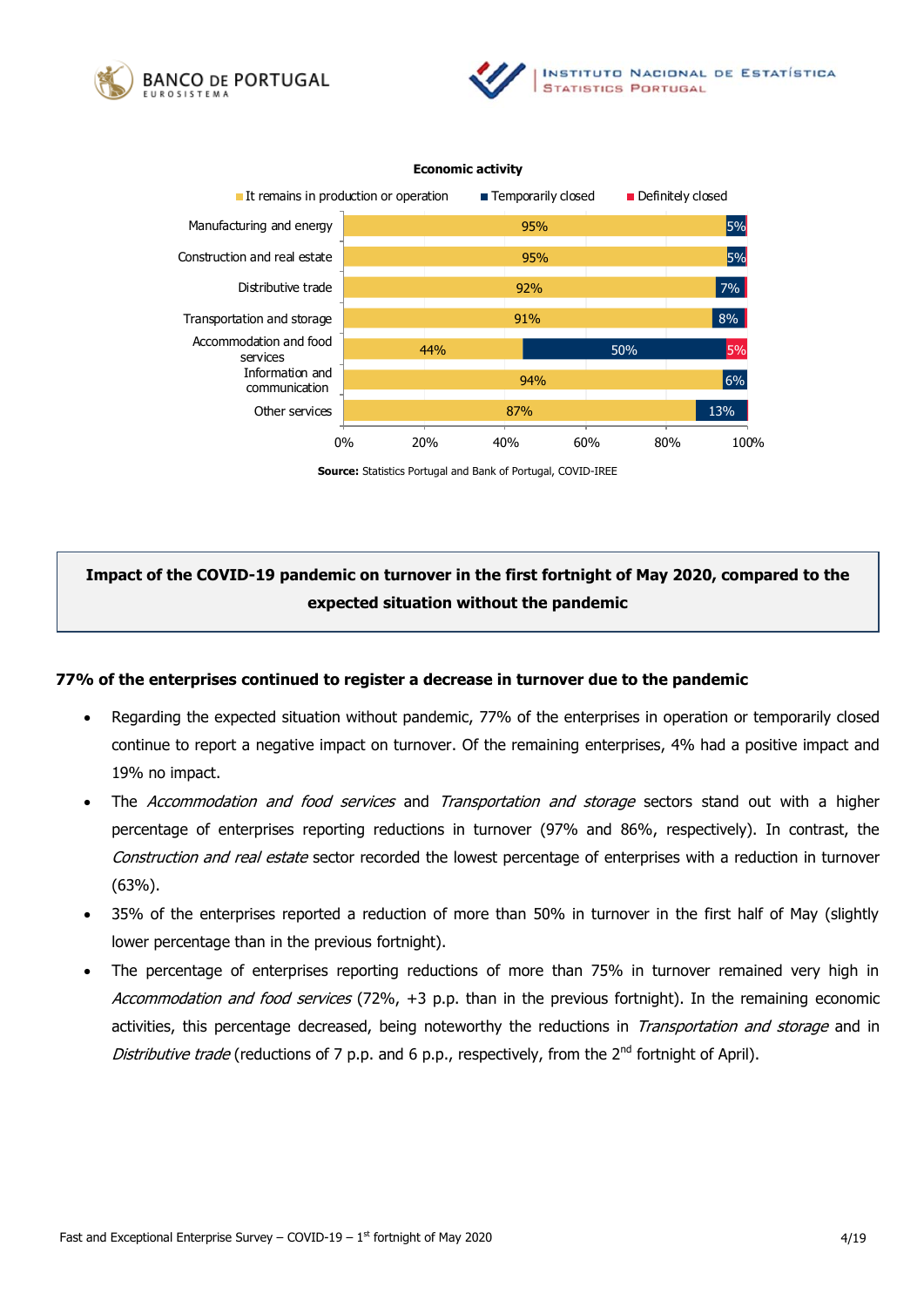



## **Figure 2 • Impact of the COVID-19 pandemic on turnover in the first fortnight of May 2020, as a % of the total number of enterprises in operation or temporarily closed**



**Total responding enterprises** 

**Source:** Statistics Portugal and Bank of Portugal, COVID-IREE

## **Evolution of the turnover in the first fortnight of May, compared to the second fortnight of April 2020**

# **The vast majority of enterprises reported a stabilisation or a small change in turnover in the first fortnight of May compared with the second fortnight of April**

- In the first fortnight of May, 41% of the enterprises in operation or temporarily closed reported a stabilization of their turnover in relation to the second fortnight of April, with enterprises in the sectors of Accommodation and food services and Construction and real estate activities being highlighted.
- Additionally, 41% of the enterprises reported that their turnover varied little from the second fortnight of April (22% reported an increase and 19% a small reduction). In contrast, 17% of the enterprises reported a significant reduction in their turnover and only 2% a significant increase.
- By economic activity, *Information and communication* and *Manufacturing and energy* stood out with more significant percentages of enterprises with a reduction in turnover: 42% and 40%, respectively. The economic activities that most frequently reported increases in turnover were Transportation and storage and Distributive trade, with 34% in both.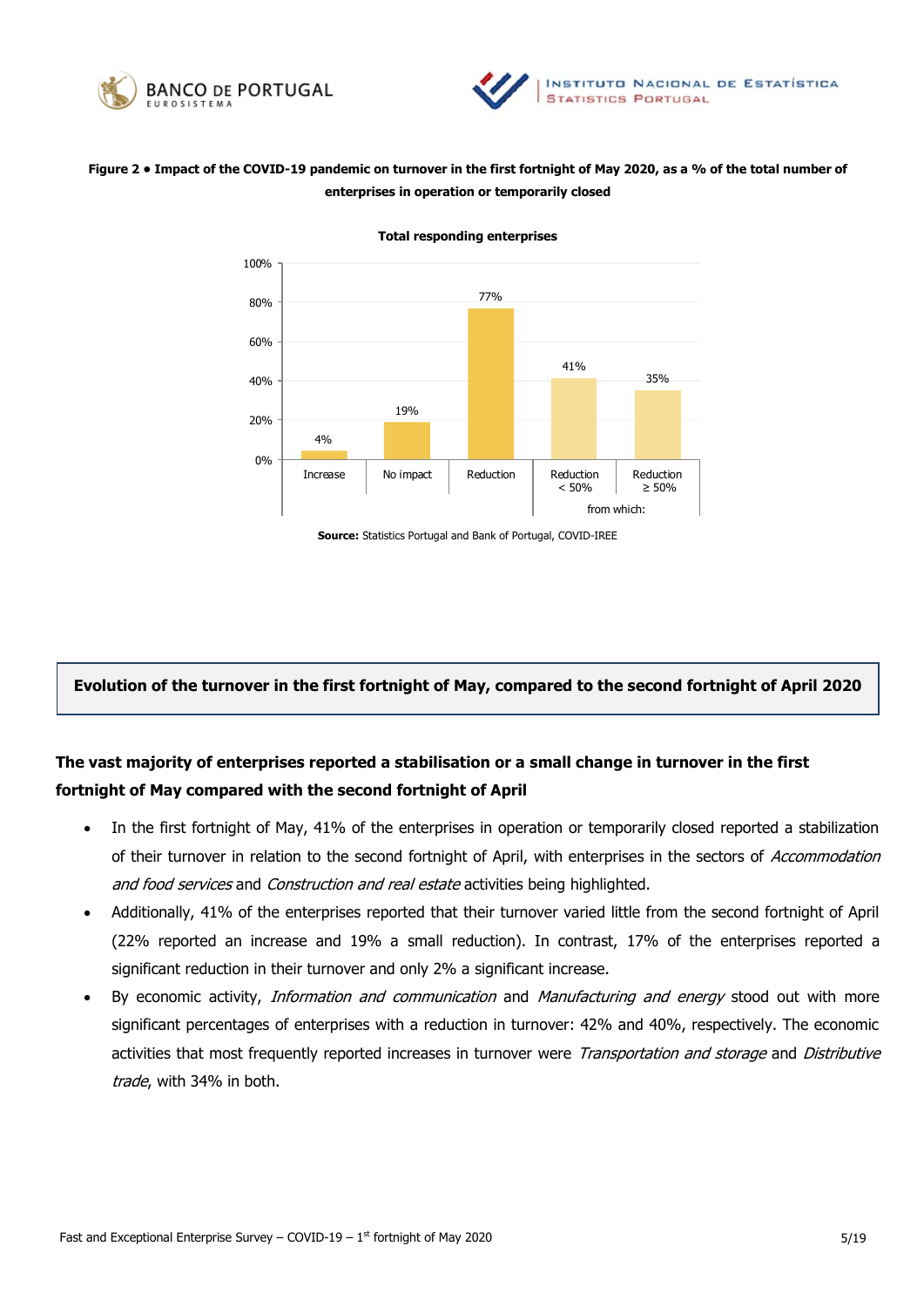



## **Figure 3 • Evolution of the turnover between the first fortnight of May and the second fortnight of April, as a % of the total number of enterprises in operation or temporarily closed**



# **Total responding enterprises**



#### **Economic activity**

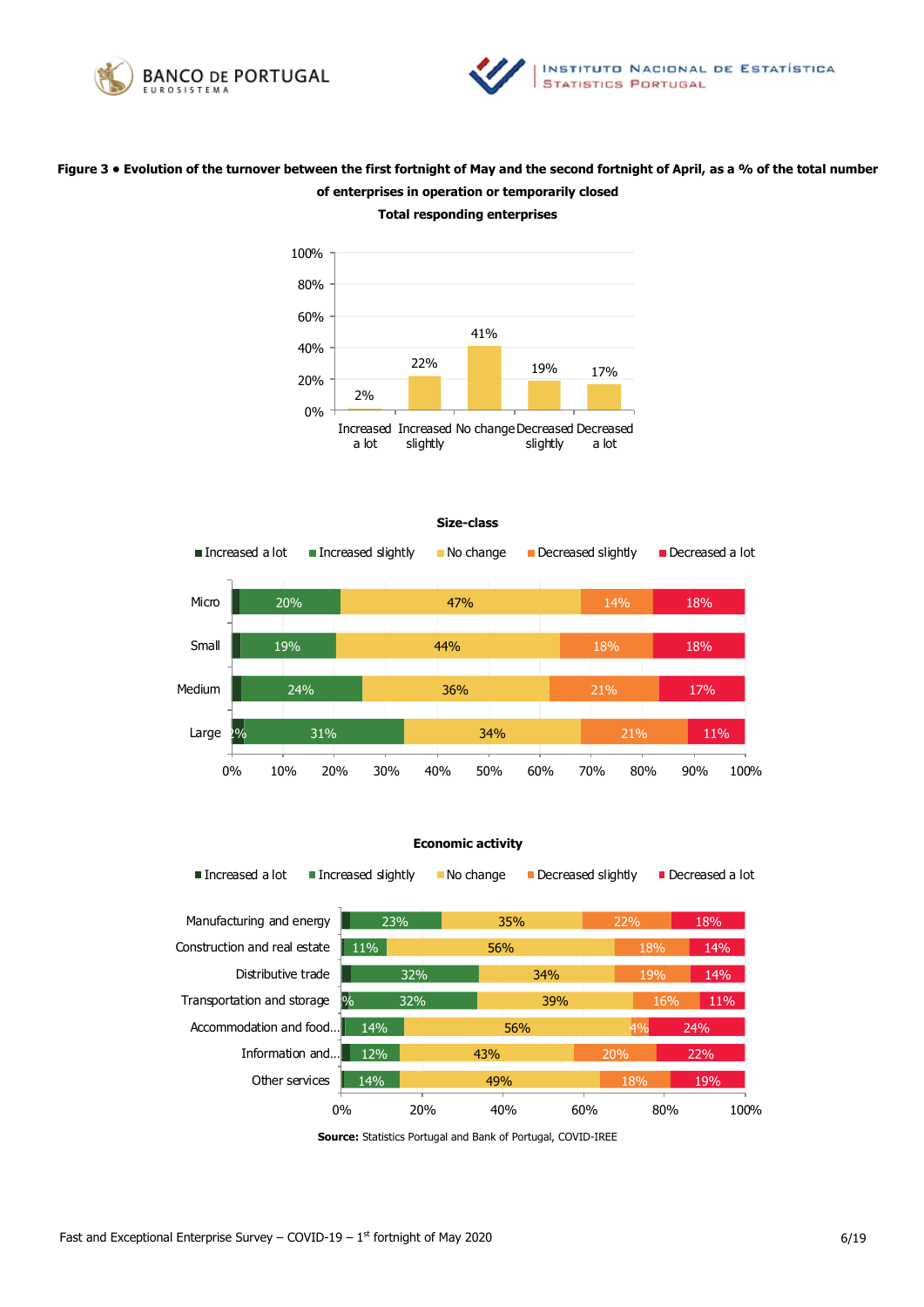



## **The reasons with more impact on the change in turnover in the first fortnight of May were the evolution of the measures to contain the pandemic and of the orders/clients**

- The evolution of orders/clients was the most mentioned reason (77%) by enterprises for the decrease in turnover in the first fortnight of May compared to the second fortnight of April. Changes in containment measures and in the supply chain also contributed negatively to the evolution of turnover, according to 49% and 42% of enterprises, respectively.
- In Manufacturing and energy, the enterprises that reported a reduction in turnover mentioned the negative contribution of the evolution of orders/clients in a higher percentage (82%).
- The enterprises that reported an increase in turnover in this fortnight pointed out the evolution of the containment measures as the explanatory factor with the greatest impact (68%). The improvement in orders/clients was mentioned by 60% of the enterprises.
- In the *Distributive trade* sector, the enterprises that reported an increase in turnover reported, in a higher percentage, the positive contribution of the evolution of containment measures (75%) and of orders/clients (62%).

# **Figure 4 • Impact of the reasons for the evolution of the enterprises turnover in the first fortnight of May compared to the previous fortnight, as a % of the total number of enterprises in operation or temporarily closed which reported an increase or decrease in**



#### **turnover**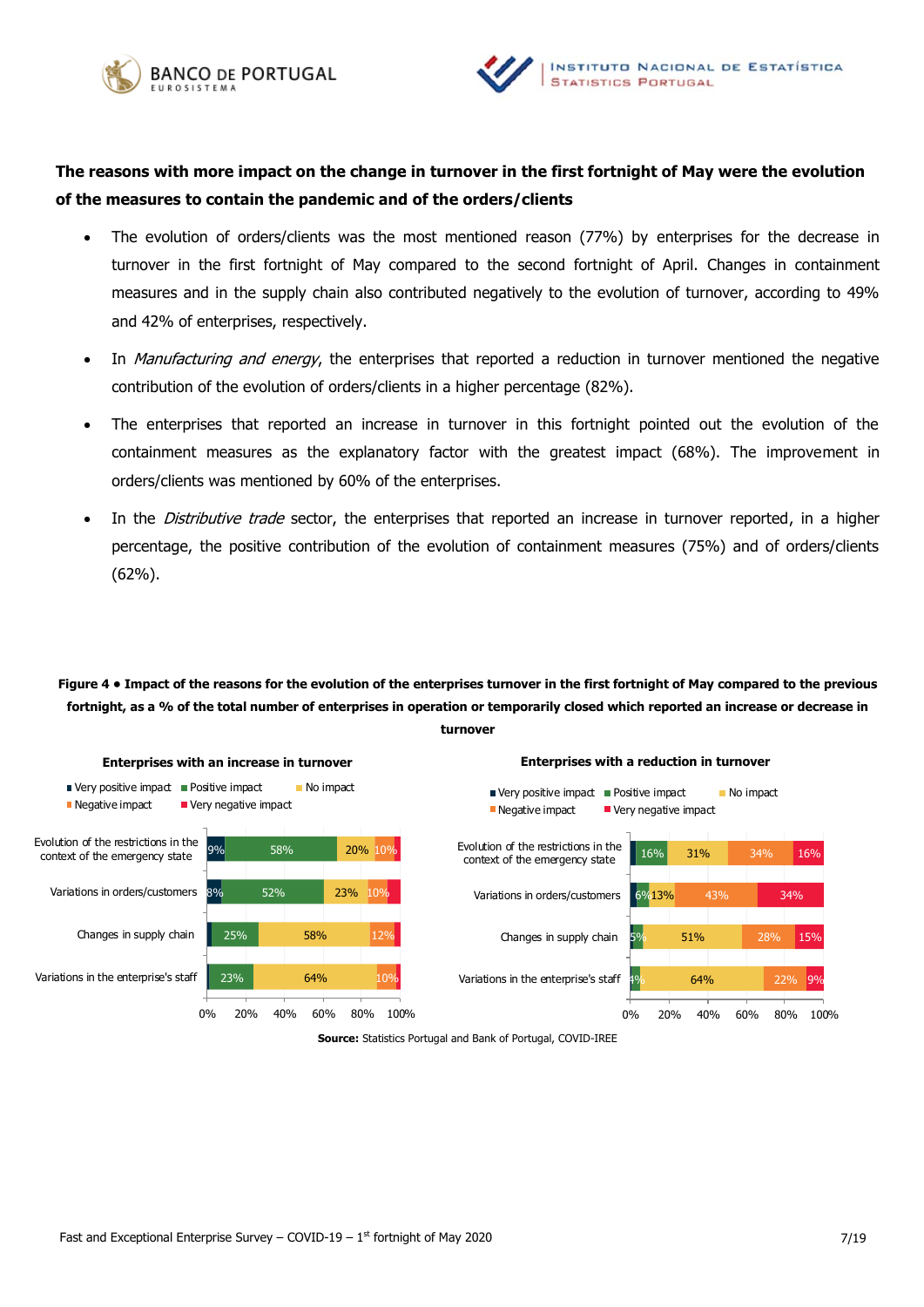



**Impact of the COVID-19 pandemic on persons employed during the first fortnight of May 2020, compared with the expected situation without pandemic**

# **50% of the enterprises reported reductions in persons employed effectively working, compared with the expected situation without pandemic**

- Comparing with the expected situation without pandemic, 50% of the enterprises reported a reduction in the persons employed effectively working during the first fortnight of May (-8 p.p. vis-à-vis the previous fortnight), representing 71% of the total persons employed by the respondent enterprises. A significant percentage (47% of the enterprises, corresponding to 25% of the total persons employed by the respondent enterprises) reported that the pandemic had no impact on the persons employed.
- In terms of the magnitude of the reduction in the number of persons employed effectively working, 20% of the enterprises reported a reduction of more than 50% and 17% reported reductions between 10% and 50%.
- By economic activity, the enterprises from Accommodation and food services sector continued to stand out, with 82% referring a decrease in the number persons employed, being that in 53% of them this reduction was greater than 75% of the persons employed.

## **Figure 5 • Impact of the COVID-19 pandemic on persons employed effectively working in the first fortnight of May 2020, as a % of the total number of enterprises in operation or temporarily closed**



**Source:** Statistics Portugal and Bank of Portugal, COVID-IREE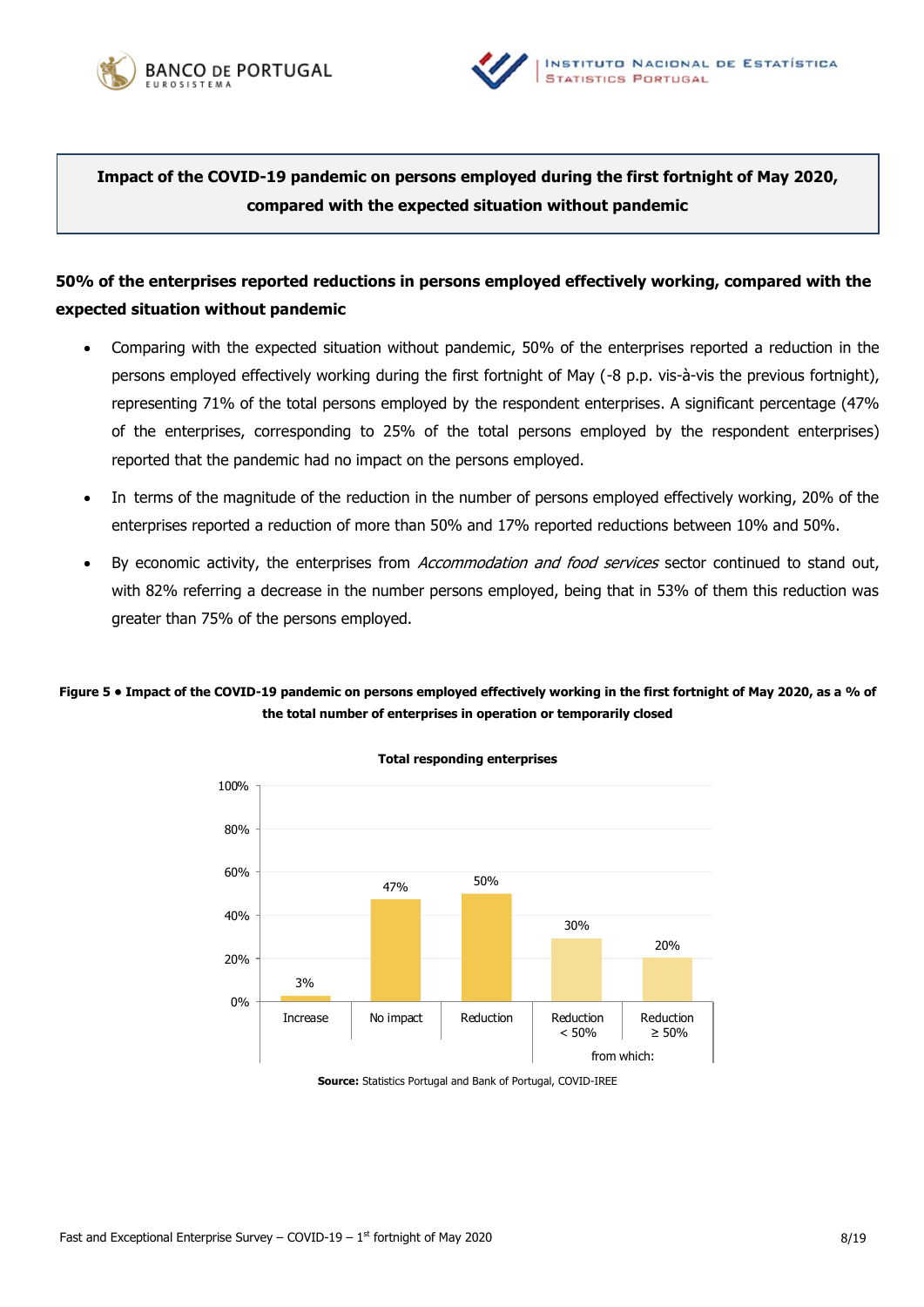



**Evolution of the persons employed effectively working during the first fortnight of May, compared with the second fortnight of April 2020**

# **70% of the enterprises reported that the persons employed effectively working didn't change, when compared with the previous fortnight**

- 70% of the enterprises, representing 59% of the total persons employed by the respondent enterprises, reported not to have changed the number of persons employed effectively working during the first fortnight of May, compared to the second fortnight of April.
- The percentage of enterprises that reported an increase in the persons employed was higher than the percentage that registered a decrease (18% and 12% of enterprises, respectively) and it increases with the size-class of the enterprise.
- By economic activity, Distributive trade was the sector with the highest percentage of enterprises with increases in the number of persons employed (22% of enterprises, representing 31% of persons employed). In opposite, in *Transportation and storage* sector, 19% of the enterprises reported a reduction in the number of persons employed (34% of persons employed).

## **Figure 6 • Impact of the COVID-19 pandemic on persons employed effectively working in the first fortnight of May compared to the previous fortnight, as a % of the total number of enterprises in operation or temporarily closed Total responding enterprises**



Fast and Exceptional Enterprise Survey – COVID-19 –  $1<sup>st</sup>$  fortnight of May 2020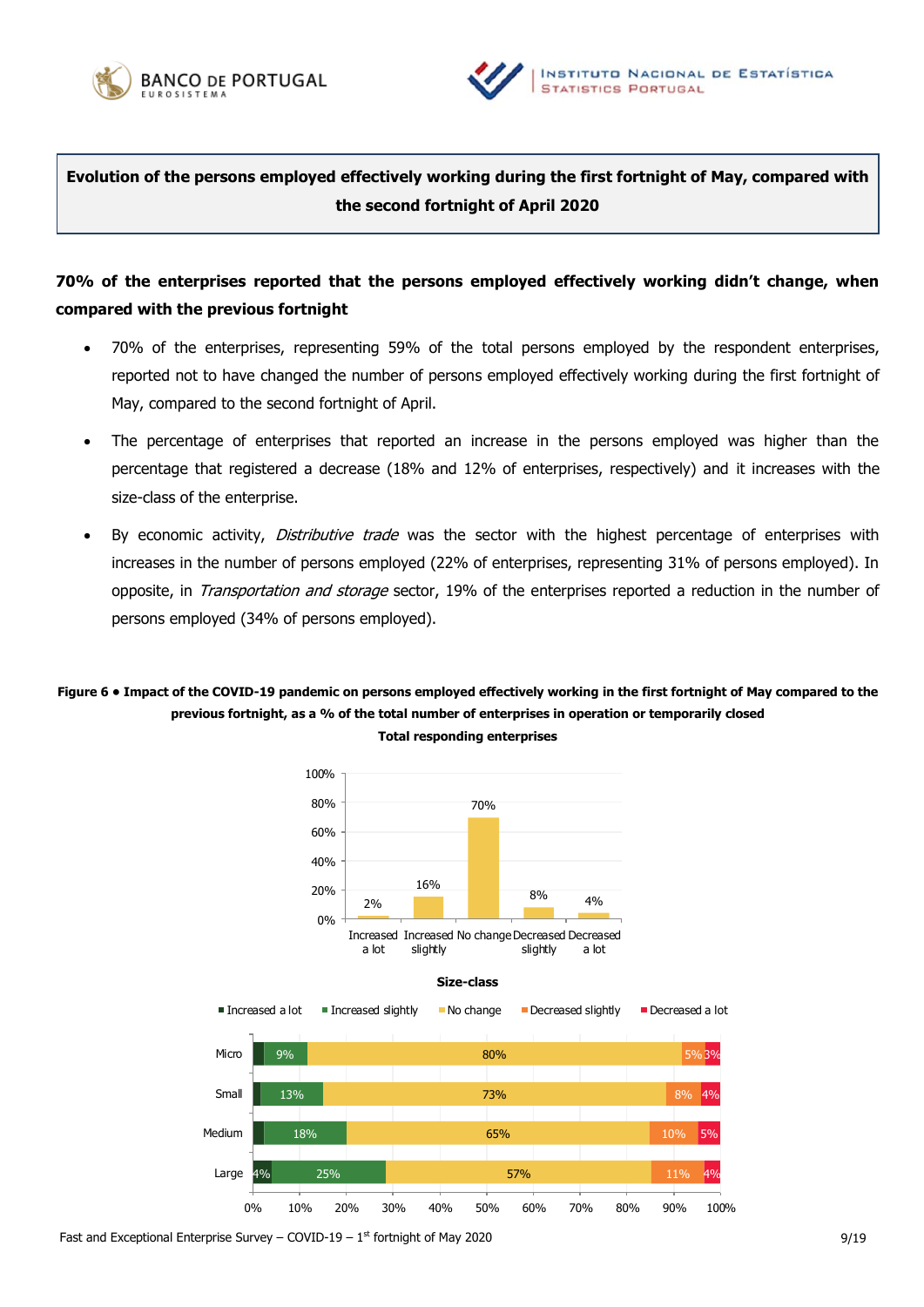





#### **Economic activity**

# **Simplified layoff was the reason with the greatest impact in the variation of the persons employed effectively working during the first fortnight of May**

- The reduction in the number of persons in layoff was the reason with a positive impact most reported by the enterprises that reported an increase in the number of persons employed effectively working compared with the second fortnight of April (mentioned by 70% of the enterprises).
- Enterprises that reported a reduction in the number of persons effectively working refer more often the layoff (53%) and the increase in the days of absence because of illness or to support the family (52%) as the reasons that most contributed negatively to this evolution.

## **Figure 7 • Impact of the reasons for the evolution of persons employed effectively working, as a % of the total number of enterprises in operation or temporarily closed which reported an increase or decrease in persons employed**



**Source:** Statistics Portugal and Bank of Portugal, COVID-IREE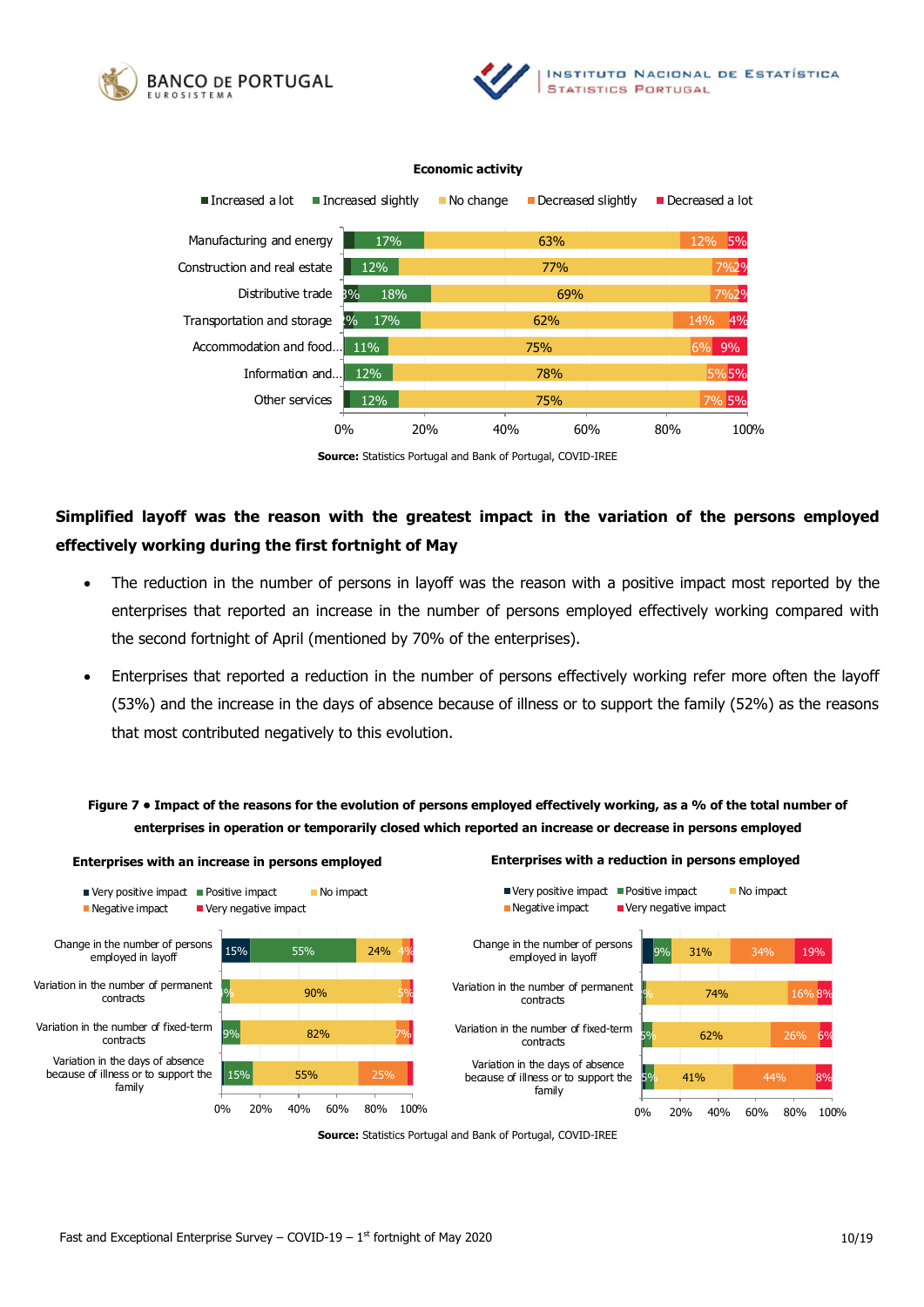



**Remote working and alternate presence in the enterprise premises during the first fortnight of May 2020**

# **54% of the enterprises had persons in remote working<sup>3</sup> and 46% had persons with alternate presence in the enterprise premises**

- 58% of the responding enterprises had persons in remote working during the first fortnight of May (58% in the week from 27 April to 1 May 2020), with 14% having more than 75% of the persons employed effectively working in remote working.
- The proportion of enterprises that reported persons employed in remote working increases with the size-class of the enterprise, ranging from 25% in micro enterprises and 91% in large ones. By economic activity, the percentage of enterprises that referred having persons in remote working was higher in the Information and communication sector (81%).
- 46% of the enterprises reported the existence of persons working with alternate presence in the enterprise premises due to the pandemic.
- The use of alternate presence in the enterprise premises grows with the size of the enterprise, being mentioned by 27% of micro enterprises and 73% of large enterprises. The *Transportation and storage* sector stands out in the use of this practice, mentioned by 62% of enterprises.

**Figure 8 • Quantification of persons employed effectively working in remote working and with alternate presence in the enterprise's facilities in the first fortnight of May, as a % of the total number of enterprises in operation or temporarily closed** 



 $^3$  It should be recalled that this survey does not cover enterprises in the financial sector or public administration organisations.

Fast and Exceptional Enterprise Survey – COVID-19 –  $1^{st}$  fortnight of May 2020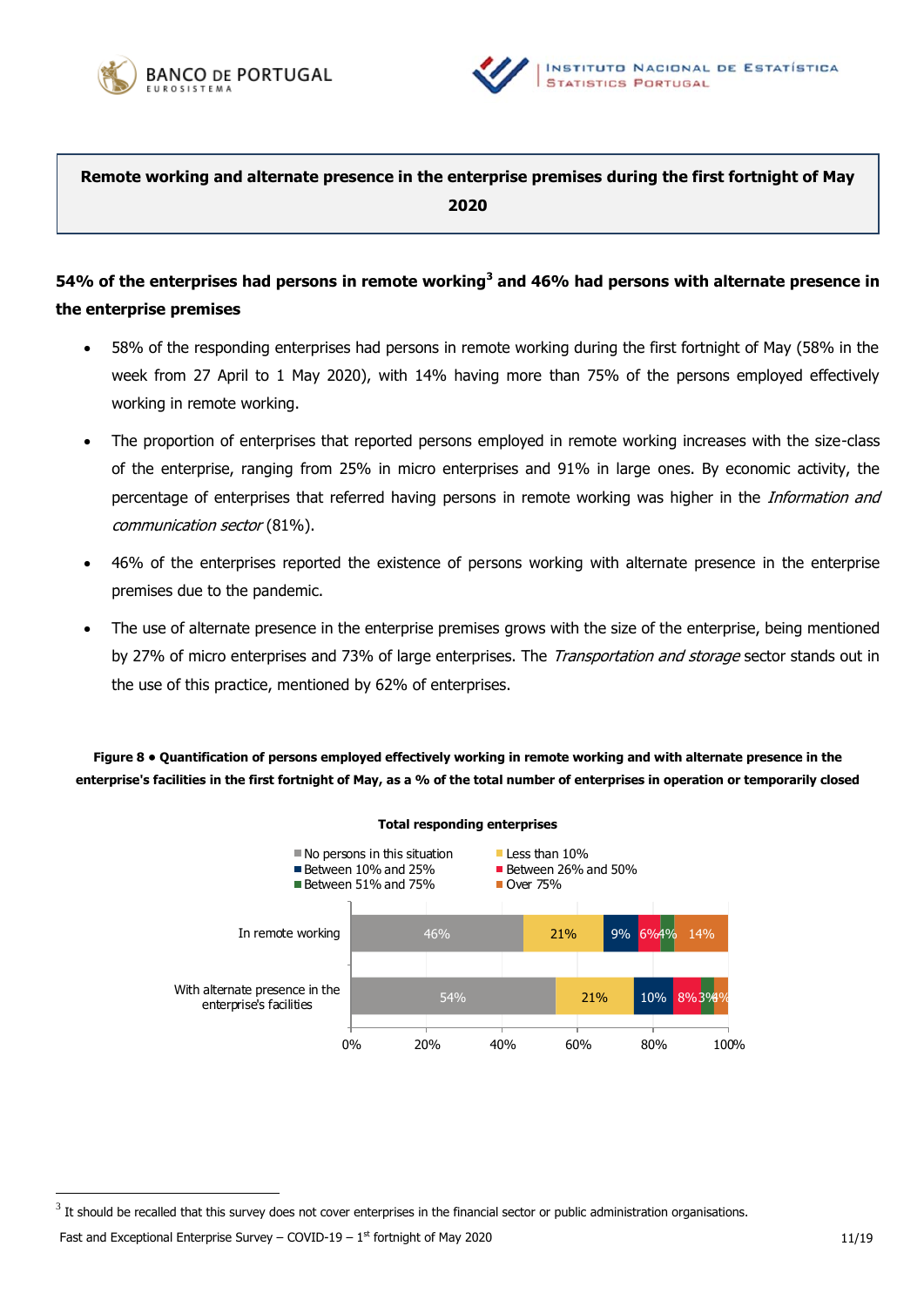



#### **Size-class**



### **Economic activity**

■ % of enterprises with remote working

% of enterprises with people with alternate presence in the enterprise's facilities

% of enterprises with 50% or more people in remote working

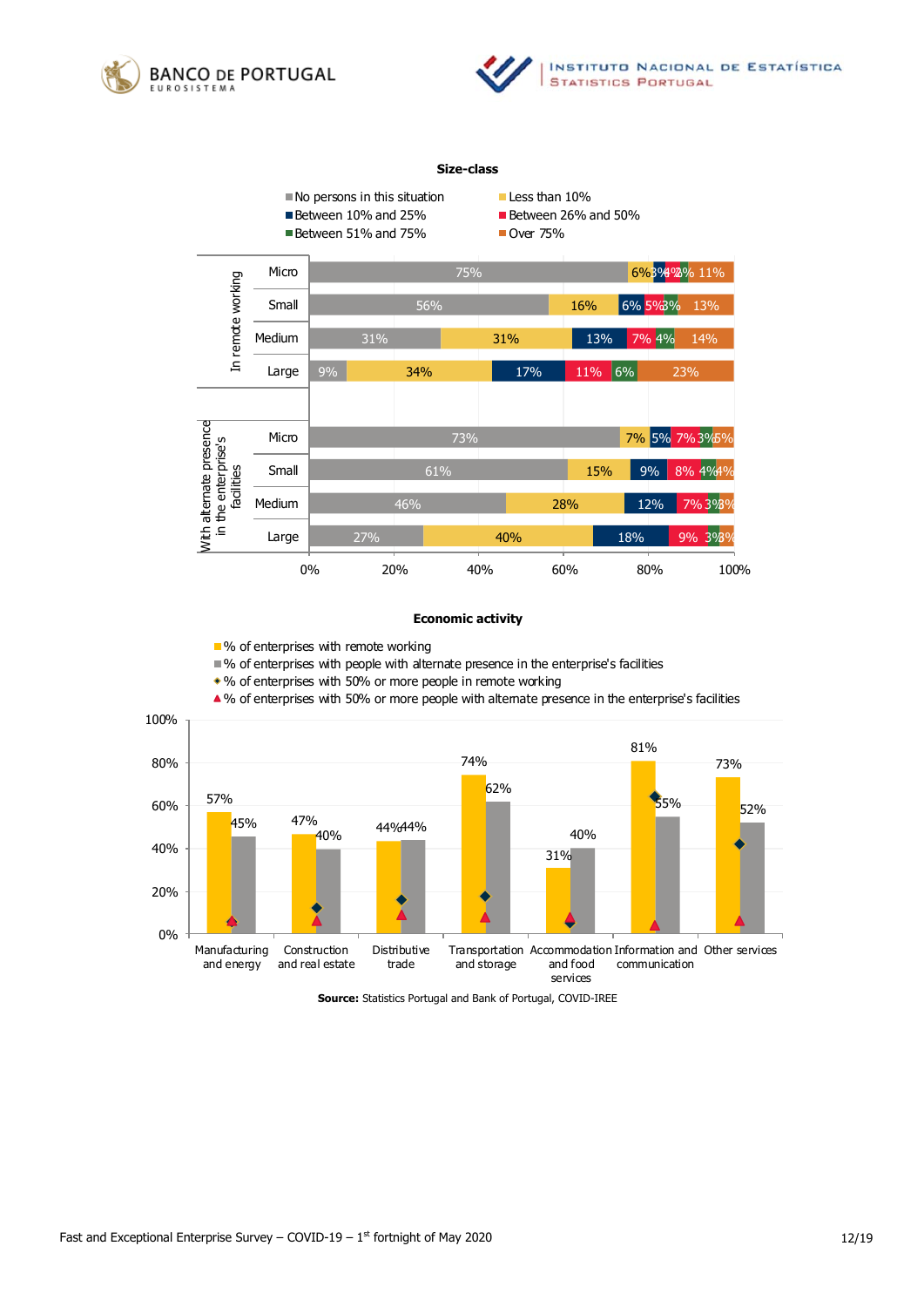



**Difficulty in complying with the hygiene and safety requirements for the resumption of activity in the first fortnight of May 2020**

# **A very high percentage of enterprises indicate difficulties in complying with the hygiene and safety requirements for the resumption of activity**

- The respondent enterprises mentioned as a very relevant or relevant situation for the difficulty in complying with the requirements for the resumption of activity: the unavailability of individual protection material (masks, visors, disinfectant, etc.) (78%), restrictions on physical space (77%) and high costs (77%).
- These three situations are most frequently pointed out by the Accommodation and food services enterprises.
- The size-class of the enterprise is not a differentiating factor.

**Figure 9 • Relevance of the following situations in the difficulty in complying with the hygiene and safety requirements necessary for the resumption of the activity, as a % of the total number of enterprises in operation or temporarily closed**

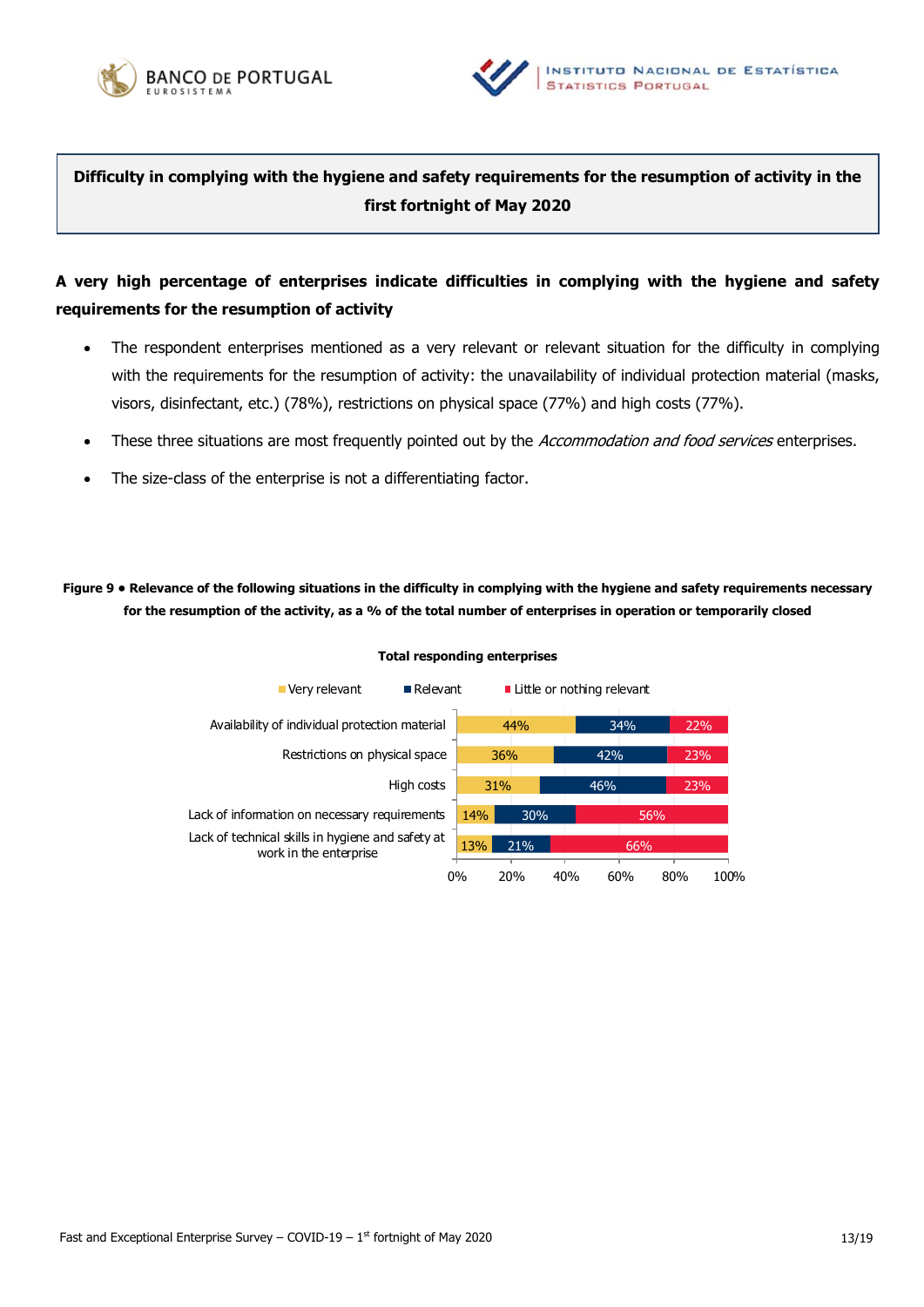



#### **Size-class**

|                                                                                        |        | Very relevant | ■ Relevant |     | Little or nothing relevant |     |      |
|----------------------------------------------------------------------------------------|--------|---------------|------------|-----|----------------------------|-----|------|
| Availability of<br>protection<br>individual<br>material                                | Micro  |               | 44%        |     | 36%                        |     | 20%  |
|                                                                                        | Small  |               | 42%        |     | 37%                        |     | 22%  |
|                                                                                        | Medium | 46%           |            |     | 32%                        |     | 22%  |
|                                                                                        | Large  | 46%           |            |     | 31%                        |     | 23%  |
|                                                                                        |        |               |            |     |                            |     |      |
|                                                                                        | Micro  | 36%           |            |     | 41%                        |     | 23%  |
| physical space<br>Restrictions on                                                      | Small  | 34%           |            |     | 41%                        |     | 25%  |
|                                                                                        | Medium | 36%           |            |     | 42%                        |     | 21%  |
|                                                                                        | Large  | 38%           |            |     | 44%                        |     | 18%  |
|                                                                                        |        |               |            |     |                            |     |      |
|                                                                                        | Micro  | 33%           |            |     | 44%                        |     | 22%  |
| High costs                                                                             | Small  | 33%           |            |     | 45%                        |     | 23%  |
|                                                                                        | Medium | 29%           |            |     | 47%                        |     | 24%  |
|                                                                                        | Large  | 26%           |            |     | 51%                        |     | 22%  |
|                                                                                        |        |               |            |     |                            |     |      |
|                                                                                        | Micro  | 18%           |            | 35% |                            | 47% |      |
|                                                                                        | Small  | 13%           |            | 33% |                            | 54% |      |
| nformation on<br>requirements<br>necessary<br>Lack of                                  | Medium | 26%<br>14%    |            |     | 60%                        |     |      |
|                                                                                        | Large  | 11%           | 24%        |     |                            | 65% |      |
|                                                                                        |        |               |            |     |                            |     |      |
| in hygiene and<br>safety at work<br>in the<br>technical skills<br>enterprise<br>ack of | Micro  | 28%<br>18%    |            |     | 54%                        |     |      |
|                                                                                        | Small  | 12%           | 24%        |     |                            | 65% |      |
|                                                                                        | Medium | 13%           | 18%        |     | 69%                        |     |      |
|                                                                                        | Large  | 11%           | 13%        |     | 76%                        |     |      |
|                                                                                        |        | 0%            | 20%        | 40% | 60%                        | 80% | 100% |

Fast and Exceptional Enterprise Survey – COVID-19 –  $1<sup>st</sup>$  fortnight of May 2020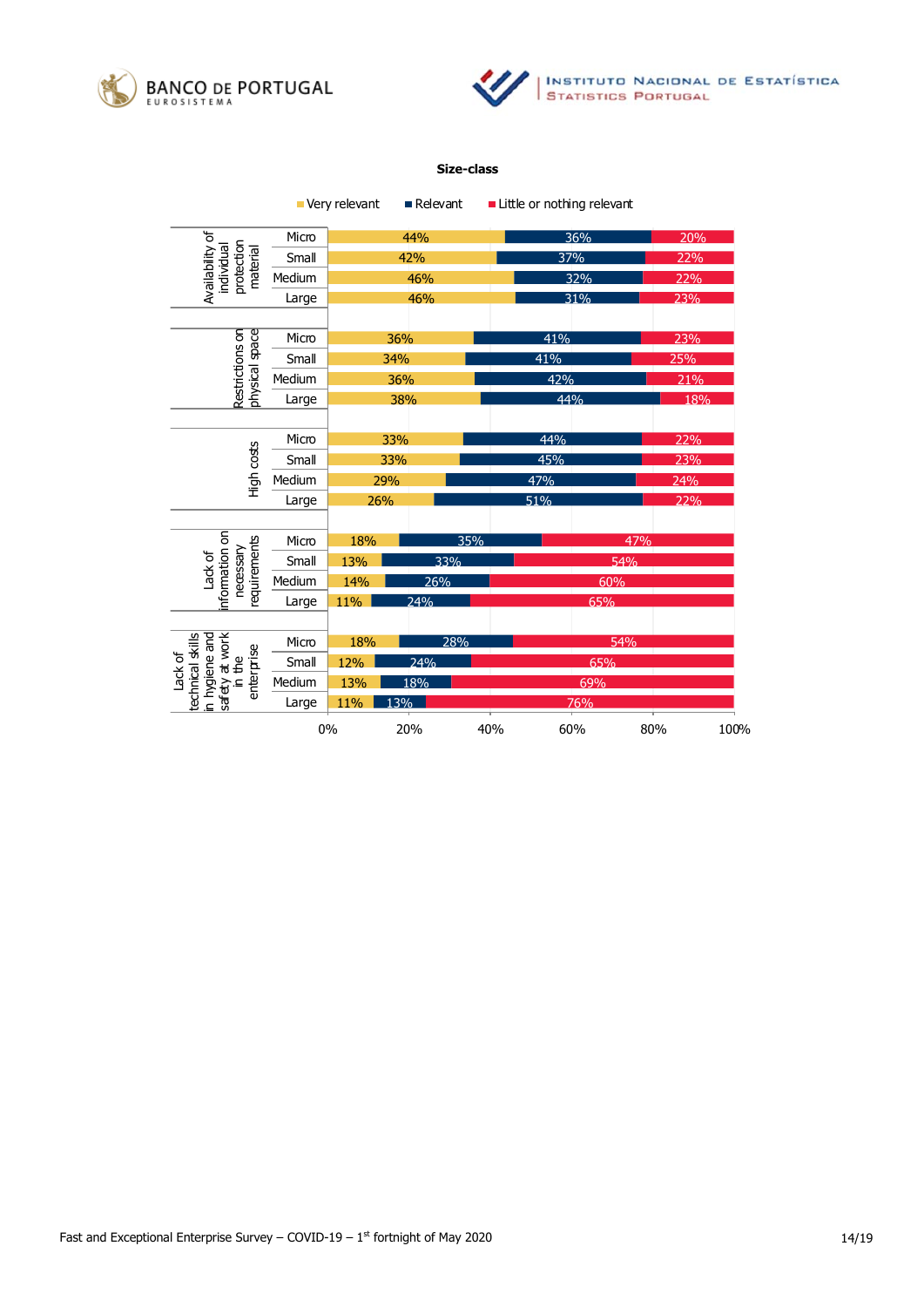



### **Economic activity**

|                                                                               | Very relevant                                                                      | ■ Relevant        |     | ■ Little or nothing relevant |        |            |
|-------------------------------------------------------------------------------|------------------------------------------------------------------------------------|-------------------|-----|------------------------------|--------|------------|
|                                                                               | Manufacturing and energy                                                           |                   | 40% | 36%                          |        | 74%        |
|                                                                               | Construction and real estate                                                       | 43%               |     |                              | 38%    |            |
| Distributive trade                                                            |                                                                                    | 42%               |     | 33%                          |        | 19%<br>25% |
|                                                                               | Transportation and storage                                                         | 49%               |     | 26%                          |        | 26%        |
|                                                                               | Accommodation and food services                                                    | 61%               |     |                              | 28%    |            |
|                                                                               | Availability of individual<br>protection material<br>Information and communication |                   | 45% |                              | 30%    | つらのん       |
|                                                                               | Other services                                                                     |                   | 48% |                              | 35%    | 17%        |
|                                                                               |                                                                                    |                   |     |                              |        |            |
|                                                                               | Manufacturing and energy                                                           | 28%               |     | 44%                          |        | 28%        |
|                                                                               | Construction and real estate                                                       | 34%               |     | 45%                          |        |            |
|                                                                               | Distributive trade                                                                 | 36%               |     | 42%                          |        | 23%        |
| space                                                                         | Transportation and storage                                                         | 35%               |     | 47%                          |        | 18%        |
|                                                                               | Accommodation and food services                                                    | 61%               |     |                              |        |            |
| Restrictions on physical                                                      | Information and communication                                                      | 41%               |     |                              | 32%    |            |
|                                                                               | Other services                                                                     |                   | 40% |                              | 41%    | 19%        |
|                                                                               |                                                                                    |                   |     |                              |        |            |
|                                                                               | Manufacturing and energy                                                           | 27%               |     | 49%                          |        | 74%        |
|                                                                               | Construction and real estate                                                       | 27%               |     | 47%                          |        | 25%        |
|                                                                               | Distributive trade                                                                 | 28%               |     | 47%                          |        | 25%        |
| High costs                                                                    | Transportation and storage                                                         | 31%               |     | 48%                          |        |            |
|                                                                               | Accommodation and food services                                                    |                   | 59% |                              | 37%    |            |
|                                                                               | Information and communication                                                      | 23%               |     | 41%                          |        | 36%        |
|                                                                               | Other services                                                                     |                   | 37% | 42%                          |        | 21%        |
|                                                                               |                                                                                    |                   |     |                              |        |            |
|                                                                               | Manufacturing and energy                                                           | <b>11%</b>        | 28% |                              | 61%    |            |
|                                                                               | Construction and real estate                                                       | 14%               | 36% |                              | 50%    |            |
|                                                                               | Distributive trade                                                                 | 12%               | 30% |                              | 59%    |            |
| ecessary requirements<br>Lack of information on                               | Transportation and storage                                                         | 17%               | 28% |                              | 55%    |            |
|                                                                               | Accommodation and food services                                                    | 24%               |     | 35%                          | $41\%$ |            |
|                                                                               | Information and communication                                                      | 15%               | 24% |                              | 61%    |            |
|                                                                               | Other services                                                                     | 19%               | 30% |                              | 51%    |            |
|                                                                               |                                                                                    |                   |     |                              |        |            |
|                                                                               | Manufacturing and energy                                                           | 11%               | 17% |                              | 72%    |            |
|                                                                               | Construction and real estate                                                       | 74%<br>15%        |     | 62%                          |        |            |
| n hygiene and safety at<br>Lack of technical skills<br>work in the enterprise | Distributive trade                                                                 | 23%<br>66%<br>11% |     |                              |        |            |
|                                                                               | Transportation and storage                                                         | $14\%$            | 23% |                              | 63%    |            |
|                                                                               | Accommodation and food services                                                    | 22%               | 25% |                              | 53%    |            |
|                                                                               | Information and communication                                                      | 16%               | 18% |                              | 66%    |            |
|                                                                               | Other services                                                                     | 17%               | 22% |                              | 61%    |            |
|                                                                               |                                                                                    | 0%                | 20% | 40%<br>60%                   | 80%    | 100%       |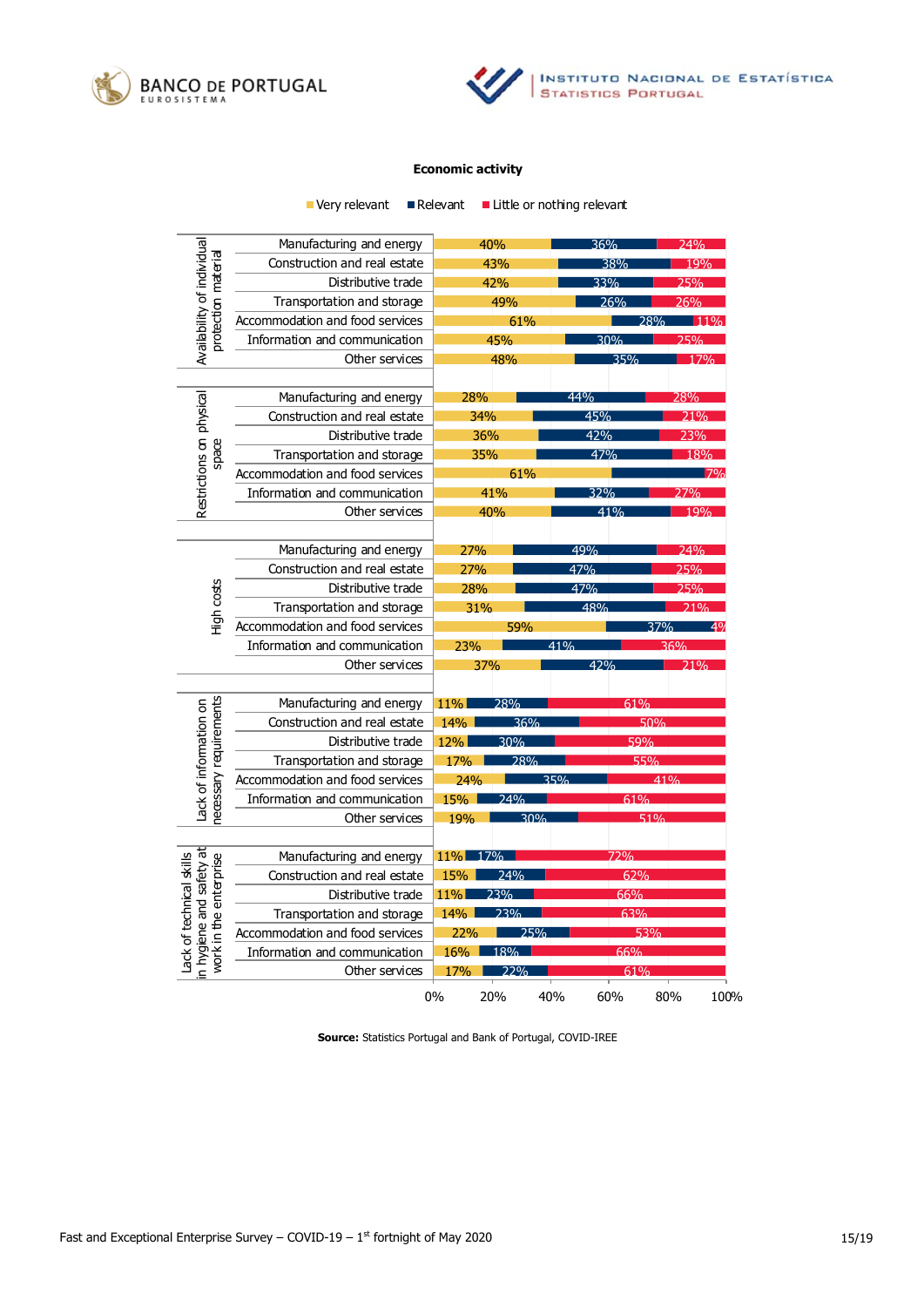



**Enterprises that have benefited or intend to benefit from the measures presented by the Government due to the COVID-19 pandemic in the first fortnight of May 2020**

# **The proportion of enterprises that do not intend to use support measures, excluding the simplified layoff, increased again**

- Among the measures considered, 18% of the responding enterprises have already benefited from the suspension of tax and contributory obligations, 16% of the moratorium for the payment of interests and principal on existing credits and 6% of the access to new low-interest loans or State guarantees.
- Excluding the simplified layoff, the proportion of enterprises that continued to not pretend to benefit from support measures increased, reaching proportions between 52% and 61% depending on the measures.
- The Accommodation and food services sector continued to register higher proportions of enterprises that have already benefited or intend to benefit from the support measures, with 27% of the enterprises in this sector already benefiting from the suspension of tax and contributory obligations.

### **Figure 10 • Use of the measures presented by the Government due to the COVID-19 pandemic, as a % of total number of enterprises in operation or temporarily closed**



### **Total responding enterprises**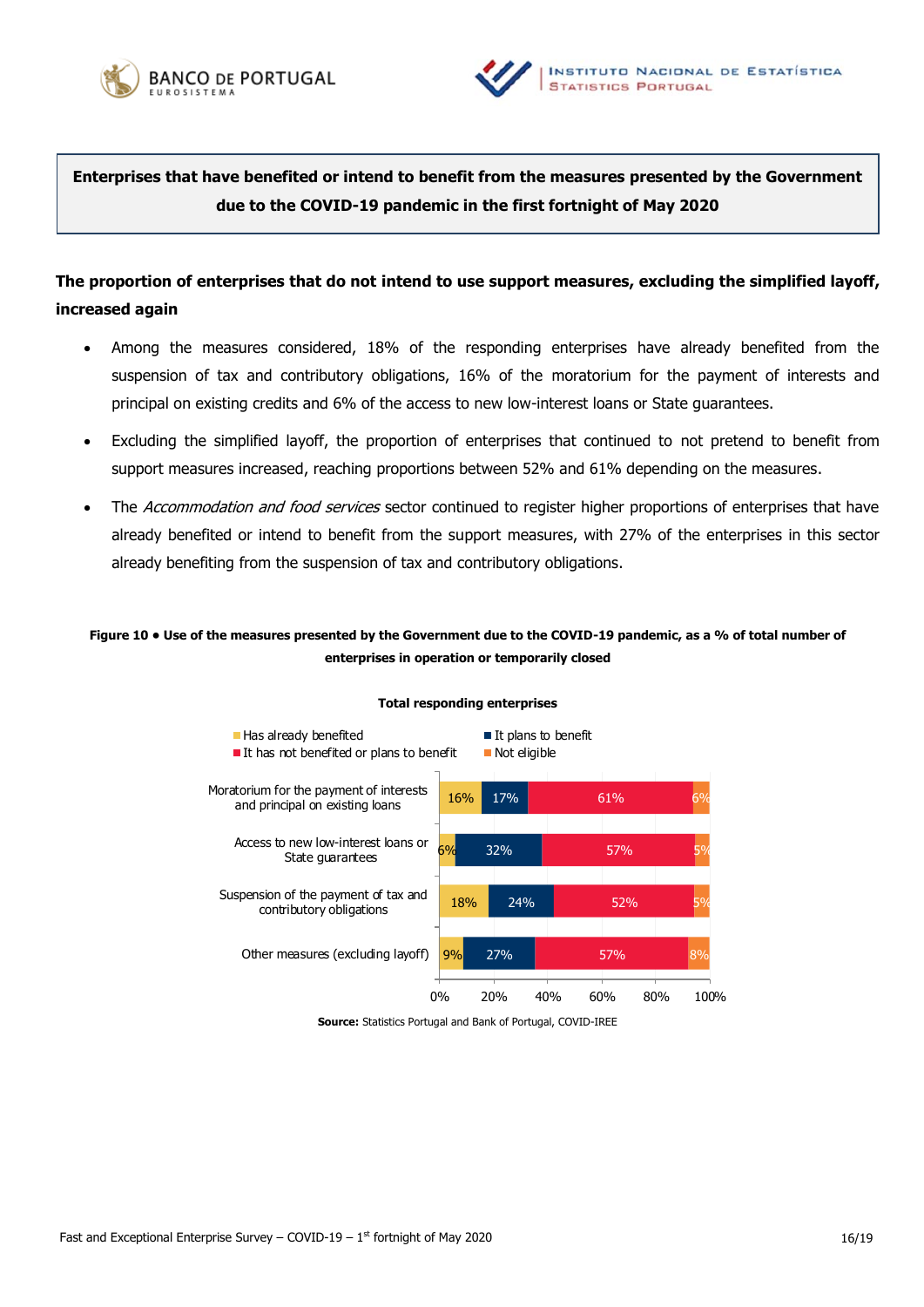



### **Access to credit for enterprises in the first fortnight of May 2020**

# **Around 14% of the enterprises in operation or temporarily closed increased their use of credit in the first fortnight of May 2020**

- Approximately 14% of the respondent enterprises resorted to additional credit in the first fortnight of May, highlighting the Accommodation and food services sector with the highest percentage of enterprises in this situation (26%), followed by the Manufacturing and energy sector (16%).
- From the enterprises that increased the use of credit, 84% reported an increase in financing from financial institutions and 48% reported an increase in credit from suppliers. In most cases, the new credits presented conditions similar to those previously practiced.

## **Figure 11 • Recourse of additional credit in the first fortnight of May, as a % of total number of enterprises in operation or temporarily closed**







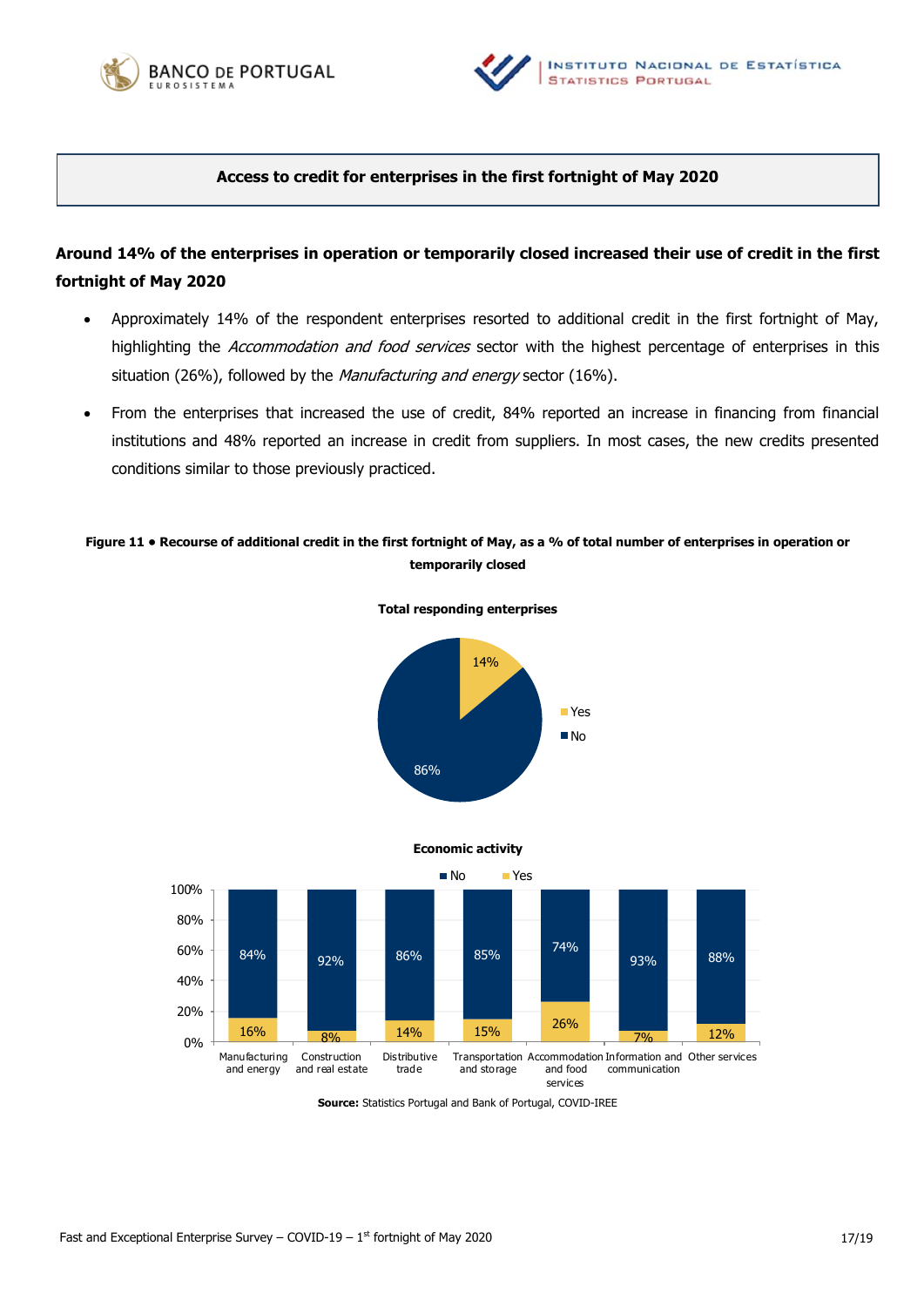



### **Technical note**

The statistical data disclosed in this information note correspond to those collected by the Fast and Exceptional Enterprise Survey – COVID-19 (COVID-IREE), in the week from 11 to 15 May 2020, with reference to the first fortnight of May 2020. The survey was addressed to a broad range of micro, small, medium and large enterprises representative of the various sectors of economic activity, the sample being 8,883 enterprises. A total of 5,493 valid responses were obtained, representing an overall response rate of 61.8%. The respondent enterprises represent 64.8% of the persons employed and 74.7% of the turnover of the sample.

The following graph shows the distribution between responding and non-responding enterprises, in terms of the number of enterprises, persons employed and turnover, as a % of total enterprises in the sample, by economic activity:

#### **Figure 12 • Structure of the number of enterprises, persons employed and turnover, as a % of total number of responding and nonresponding enterprises by economic activity**



**Source:** Statistics Portugal and Bank of Portugal, COVID-IREE

Applying a simple Probit model to assess the probability of response to the survey, a lower probability of response of micro and small enterprises was observed, and the possible bias resulting from this should be considered in the analysis. However, there was no evidence of bias associated with the sector of economic activity of the enterprise.

The results of this survey are always indicated as referring to the responding enterprises in each week of survey and no extrapolation of the results to the universe of firms is made (see methodological documentation associated with the new Fast and Exceptional Enterprise Survey (COVID-IREE) available at:

#### <http://smi.ine.pt/DocumentacaoMetodologica/Detalhes/1593>

In the context of this information note, when comparing the first fortnight of May with the previous fortnight, in cases where this was not requested directly from the enterprise, the simple arithmetic average of the previous two weeks (periods from 20 to 24 April 2020 and 27 April to 1 May 2020) is used, which already integrate the revised data.

The sample of this survey basically corresponds to the integration of the samples underlying the monthly industry, construction, distributive trade and services turnover surveys, plus about three hundred enterprises, aiming at completing the sectors of activity represented. The context information of this sample has as reference the Integrated Business Accounts System (IBAS 2018). The following figure presents, by economic activity, the structures of the number of enterprises, persons employed and turnover in the COVID-IREE sample and in the universe of firms - IBAS 2018.